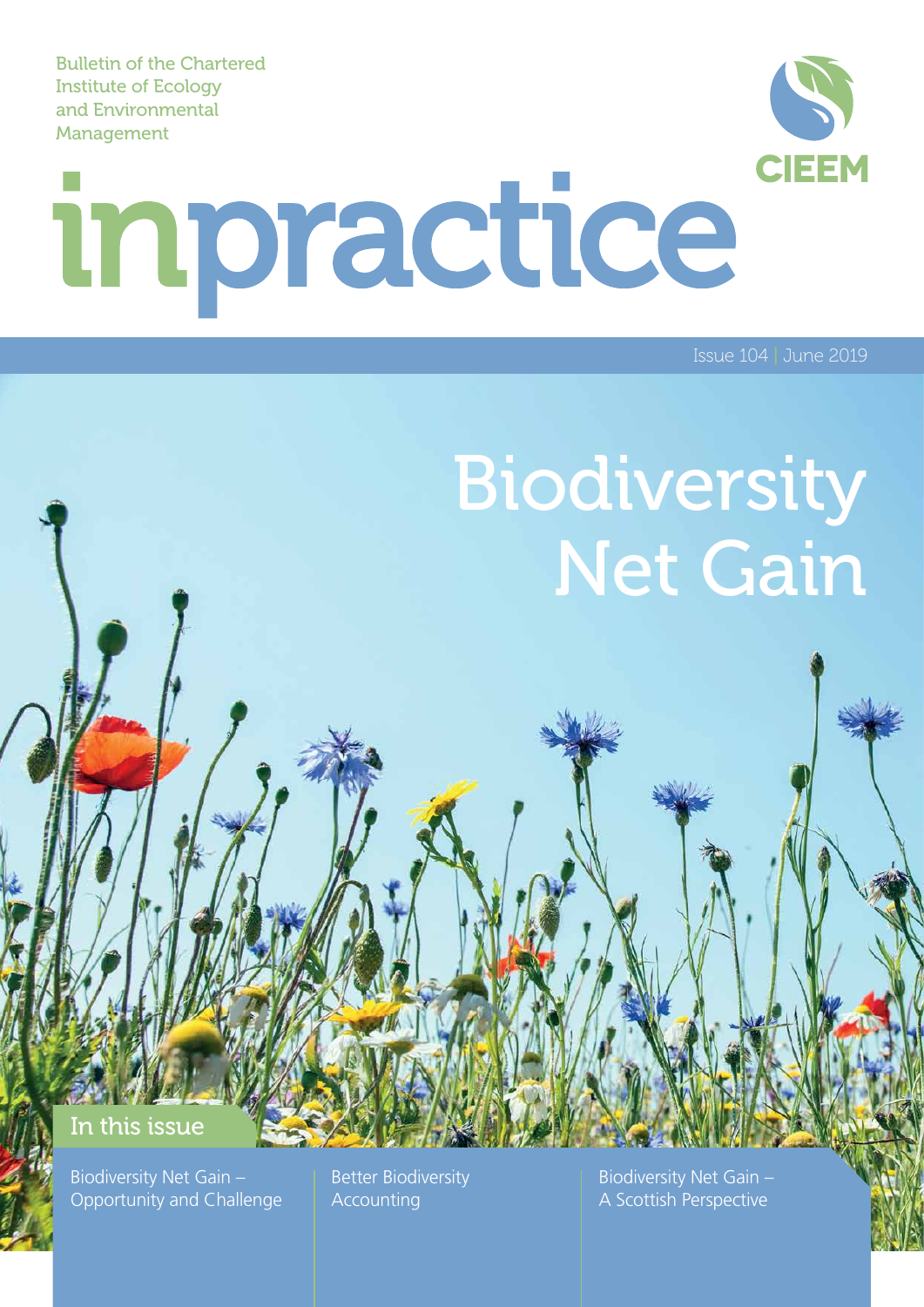Professional Updates

## Improving Working Conditions for Early Career Ecologists

**Peter Lawrence MCIEEM** Associate Director of Ecology, Land Use Consultants (LUC)

**Craig Llewellyn ACIEEM** Senior Ecologist, AECOM

### Introduction

Most of those seeking to become ecological consultants do so in large part due to their passion for and commitment to the natural world. Ecological consultancy provides an attractive employment option with opportunities for regular fieldwork across the UK and Ireland, varied project work, good opportunities for career progression and the chance to work in a range of companies, from multi-national engineering firms, SMEs, as sole traders and subconsultants, to consultancy arms within charities. The majority of consultancies implement fair and progressive working practices, with excellent examples of companies leading the way to improve conditions for employees and subcontractors, helping the growth of young ecologists and the profession as a whole.

However, through personal experience, discussions with other ecologists, and recruitment activities, the authors have regularly encountered instances of unfair and/or unsafe working practices for early career ecologists, and there is concern that such practices continue to persist today. Examples include ecologists being expected to work long and unsocial hours without sufficient breaks or the ability to recoup overtime, travel time and/or expenses; or even cases of early career ecologists 'volunteering' to gain experience, without any or adequate remuneration despite undertaking tasks which are subsequently charged to the client, improving profits for the consultancy. More recently there has been an increase in the use of socalled 'zero hours contracts', driven in part by large infrastructure projects (with

graduates increasingly expected to setup as sole traders to resource projects rather than being directly employed by the consultancy). Although this employment model suits some ecologists subject to the contract terms if used inappropriately can offer very little for the worker and profession, presenting limited opportunities for professional development and career progression, and reducing the availability of full time contracts for those seeking to enter the profession (whilst potentially providing high profitability for employers as a result of decreased employer costs).

Some of these issues arise as an unavoidable result of the nature of the work, especially seasonal surveys with unsocial working hours; but it is possible for working practices to accommodate this, and many companies do so successfully. The relatively high occurrence of unfair working practices in ecological consultancy appears to be compounded by:

- high levels of competition for employment at an early career stage;
- financial pressures experienced by small consultancies;
- the need for young career ecologists to gain on the job experience to improve employment prospects;
- pressure of clients to drive down costs; and
- perception of low value of ecological consultancy within other professions and developers.

Overall this presents a competitive advantage to those willing to implement or turn a blind eye to unfair working practices. This article aims to help early career ecologists working within consultancy, but is also a call to all of us to aim higher: to improve working practices across the industry, and challenge bad practice where we encounter it, with leadership from professional organisations including CIEEM being key to achieving this. This will help young ecologists and our profession flourish, and deliver stronger nature conservation outcomes.

### What should you expect from your employer?

There should be:

- **• A clear definition of your role and what is involved** which should follow CIEEM's *Guidelines on Providing Quality Work Experience in Ecology and Environmental Management* (see Box 1), in particular making clear payment terms, length of position (seasonal or full-time), the amount of training to be offered (including *in lieu* of payment), and level of responsibility.
- **• Clear lines of communication** between you and your employer to help you understand and deliver your role, and find your feet as you enter a new career. This may be through formal line management and mentoring, possibly with the support of a HR department depending on the nature of the company.
- **• Fair remuneration for work undertaken, as clearly identified in the role description** (again see Box 1)*.* It is unacceptable for early career ecologists to be delivering project tasks (e.g. providing survey support or completing data analysis) without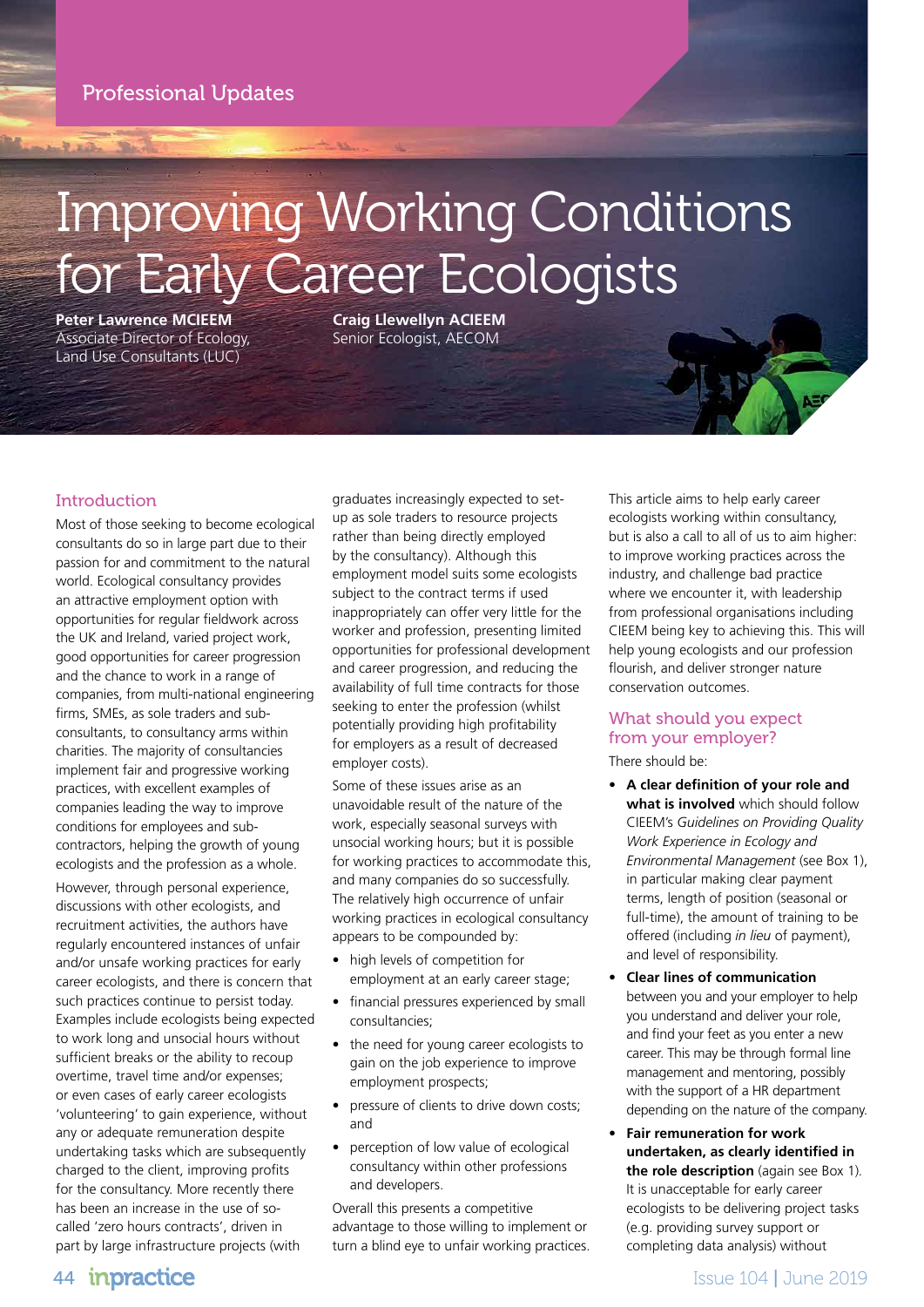appropriate remuneration (whether through pay or provision of high-quality training with structured learning outcomes). The competitive advantage this provides to the employer does the profession harm by undermining the value of ecological support whilst hindering professional development.

- **• Payment or payment** *in lieu* truly reflecting the hours worked (including travel to/from site), allowing for the payment of overtime or TOIL (time off *in lieu*) provision, and the payment of all expenses (including travel, accommodation, PPE and equipment).
- **• Compliance with legal requirements and best practice guidance** regarding your working hours, such as those produced by the Bat Conservation Trust relating to recommended safe working limits for dusk and dawn bat surveys

(Collins 2016). Regular rest breaks are important, particularly given the unsocial hours, varying work patterns and travel requirements for ecologists, so that overworking and fatigue are avoided.

- **• Sufficient time and resources for the task**, ensuring work can be completed to a high standard, delivered against client requirements and nature conservation objectives whilst ensuring safe working practices.
- **• A safe working environment (both in and out of the office)**, which is compliant with relevant UK and/or Republic of Ireland legislation. Where site visits are carried out, appropriate risk assessment procedures must be planned for, developed, communicated and followed, including contingency plans to deal with accidents and emergencies.



#### **Box 1. Definition of Employment Terms**

From CIEEM's *Guidelines on Providing Quality Work Experience in Ecology and Environmental Management:*

- **• Work experience** a period of paid or unpaid supervised work with a host organisation to better understand the role or roles available and learn/ practice relevant skills.
- **• Work placement** a period of work experience undertaken as part of a degree or other programme of study, typically between 2 and 10 weeks in duration and taken as a block or one day a week.
- **• Sandwich placement** usually a six-month or one-year work placement taken as part of a programme of study, usually taken between the last two years of study for an undergraduate degree.
- **• Work shadowing** observing/ working with an employee of an organisation to learn what their job entails. Typically this would be for 1-2 weeks, or on an ad hoc basis for specific activities.
- **• Volunteers/Volunteering** spending time, without pay (except for travel and other out-of-pocket expenses), helping an organisation or individual with activities to benefit

the environment or individuals/groups other than, or in addition to, close family members. The volunteering must be optional, with no obligation to offer the volunteer work or for them to carry it out. It may be over a defined period or open-ended. Host organisations still have legal responsibilities in relation to volunteers.

- **• Apprenticeship** a nationally -recognised scheme that provides a combination of 'on-the-job' learning and training over a longer period (1-3 years) in order to learn a trade. Apprentices receive a wage. Usually apprentices will not have followed a relevant programme of study post-19.
- **• Traineeship** a period of paid or unpaid work experience involving formal training in a specific role over a set time period. Trainees are expected to be trained up to a specified level of knowledge and skill and this may include day release to follow a relevant programme of study.
- **• Internships** a period of paid or unpaid work experience where the individual has the opportunity to apply their learning and skills in a focused role following a relevant programme of study. Internships are typically 3-12

months in duration. An internship may be used to cover seasonal work but should have structured learning support in place.

- **• Worker** an individual who works for an employer under contract and who is entitled to some employment rights, such as holiday pay, entitlement to the National Minimum Wage and protection under anti-discrimination legislation. This term usually includes employees, agency workers and short-term casual workers. The contract may be a formal written contract or a verbal agreement.
- **• Employee** an individual who works under an employment contract. Employees generally have additional employment rights such as Statutory Sick Pay, maternity, paternity and parental leave and statutory redundancy pay.
- **• Zero hours contracts** a form of employment contract designed to enable employers to manage fluctuations in available work and therefore workforce requirements. Individuals subject to these contracts will always have worker rights (see above) and may also be considered an employee of the organisation, with the additional rights which that affords.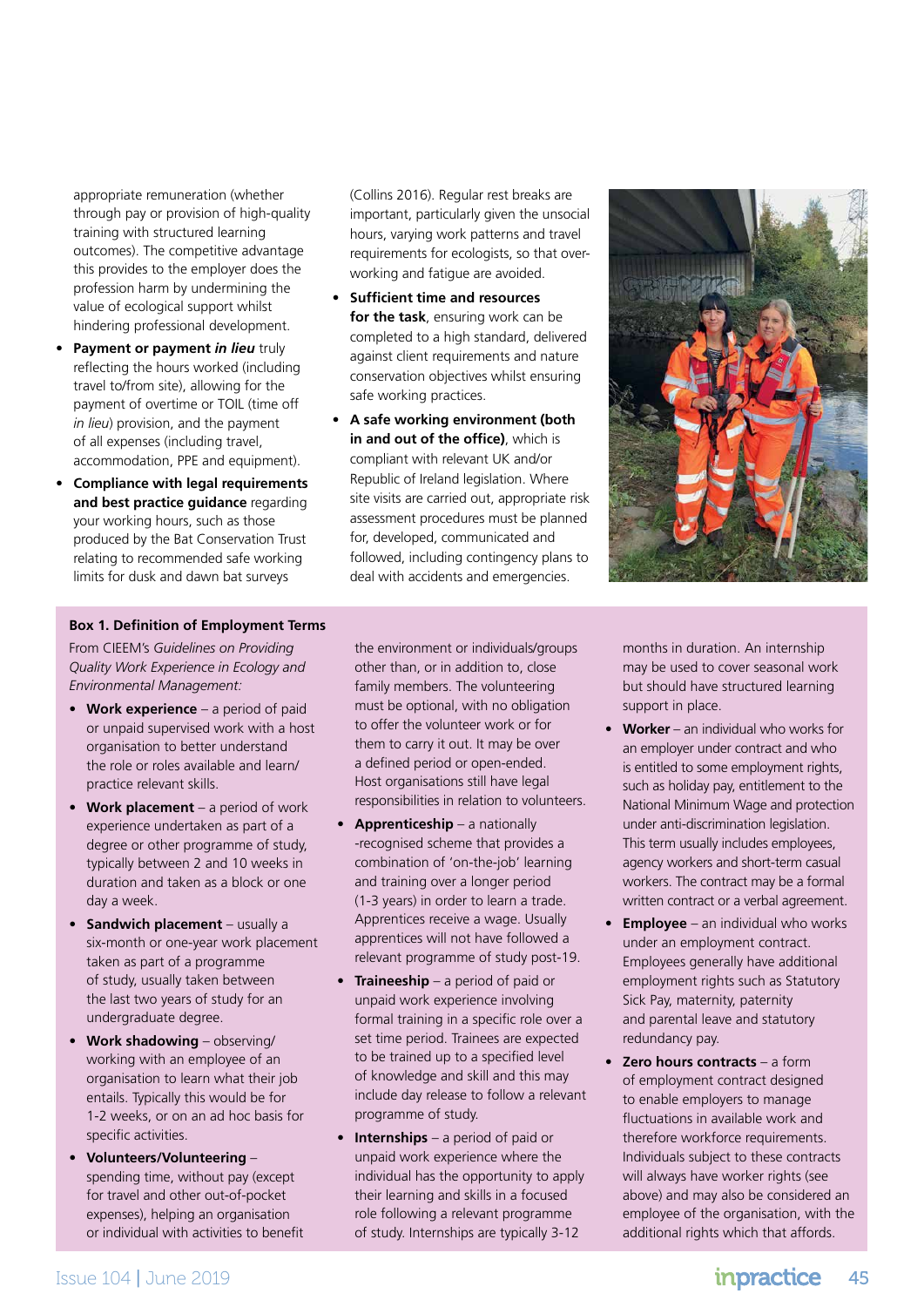#### How does CIEEM currently encourage fair working practices?

CIEEM provides a range of guidance regarding professional standards, much of which is of potential value to early career ecologists, key items are summarised in Box 2.

#### What else can be done to help early career ecologists?

It is the responsibility of all of us working in ecological consultancy to drive forward improvements in working practices and professional standards. Poor treatment of early career ecologists undermines the value of our industry and creates a negative feedback loop, with clients continuing to expect unrealistically low quotes. Clients should also therefore bear some responsibility; ensuring contractors implement fair working practices and questioning unusually low costs.

Poor treatment hinders the professional development of ecologists, and therefore undermines the strength of our industry. Very importantly, when biodiversity is declining significantly and facing unprecedented pressure, it can hamper the delivery of nature conservation objectives if ecologists are allocated to a project without enough time, guidance or training provided for them to undertake work to a high standard. Addressing these issues should be our primary aim as professional ecologists.

But to help deliver improvements in working practices, we feel that there is more that consultant ecologists, employers and CIEEM can do. Examples may include:

- The CIEEM *Code of Professional Conduct* for individuals (not just the Registered Practices) should directly require compliance with the *Good Working Practices* guidance.
- All members should be aware of the *Good Working Practices* guidance and the guidance documents produced by CIEEM (Box 2). These documents need to be better publicised and should be made available more widely, for example by being accessible to non-members on the CIEEM website. Making these available to those considering becoming ecologists, and those who are not yet CIEEM members, would help improve the profession.

#### **Box 2. Professional Standards Guidance**

The below list includes a range of documents currently available from CIEEM which outline the standards expected, and guidelines provided, which help to encourage fair employment practices:

- **• CIEEM Code of Professional Conduct**
- As well as other items of relevance including those relating to the upholding the reputation of the profession, Item 6 of the Code states that as a member of CIEEM:
- *I shall ensure those working for me are appropriately qualified, trained, competent and supervised and supported*
- Furthermore, the **Supplementary Notes** include the following items:
- *the requirement to demonstrate a duty of care to others when carrying out professional activities, for instance by complying with relevant health and safety standards;*
- *Members, as employers, managers or supervisors, have a responsibility to encourage and support those working for them to maintain and enhance their professional competence. As a minimum Members must take all reasonable measures to ensure that those working for them or supervised by them are competent for the*

*tasks that they are undertaking and undertake those tasks safely and to the standard required.*

- **• CIEEMs Guidelines on Providing Quality Work Experience in Ecology and Environmental Management**
- This guidance should help early career ecologists understand the various roles available, and how to determine whether the provision of training and opportunities provided by internships or work experience for example, are appropriate or adequate.
- **CIEEM's guidance on Good Working Practices**
- This very useful quidance document sets out what employers should provide, and employees expect, in terms of good working practice, including legal responsibilities and best practice.

#### • **CIEEMs Registered Practices initiative**

– Although this initiative is very new and its impact cannot yet be determined, this aims to identify practices as champions of high professional standards, including requirements to comply with the Registered Practices *Code of Practice* and the *Good Working Practices* guidance.